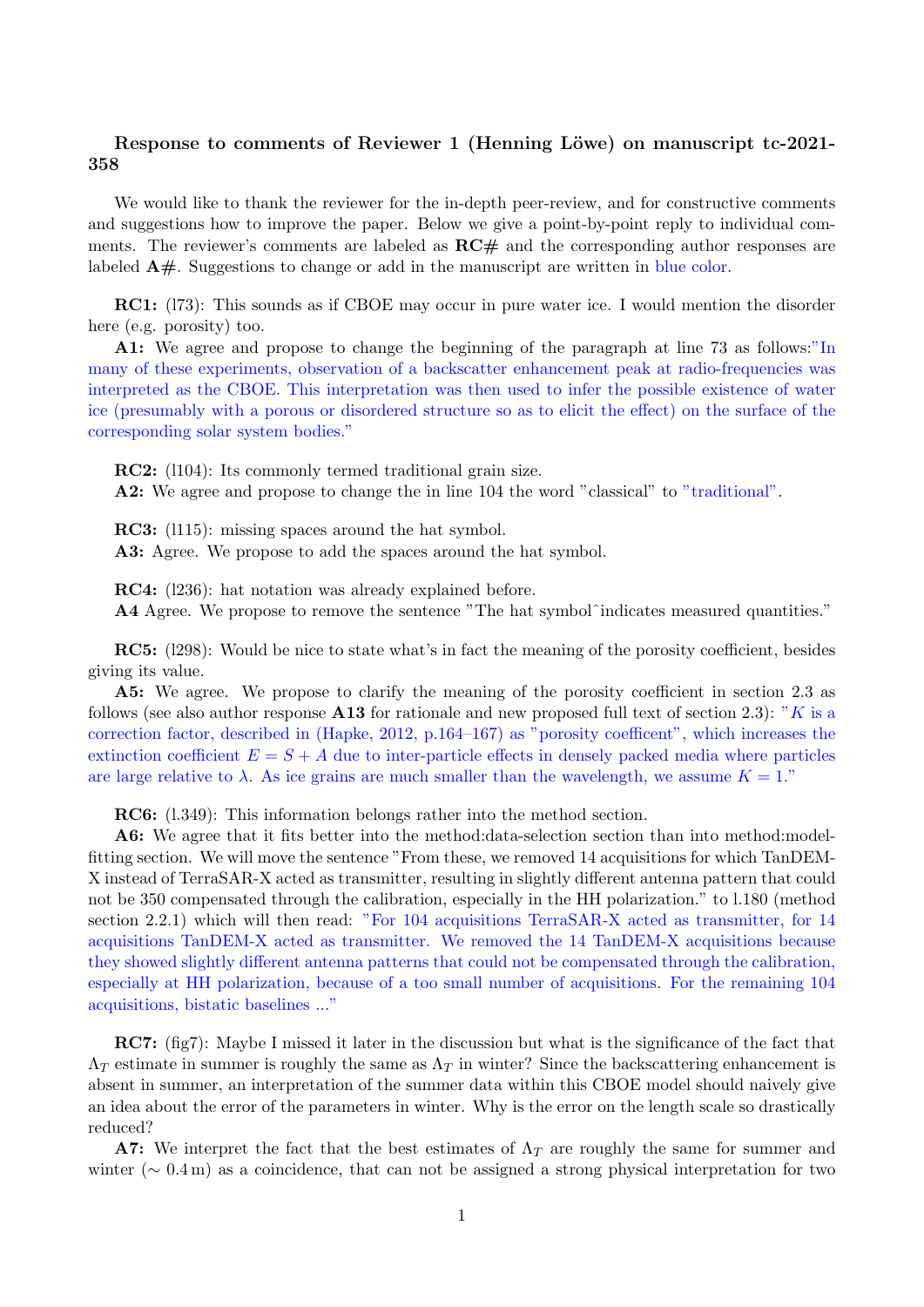reasons. Firstly, the estimate of  $\Lambda_T$  for summer has a much larger confidence interval which reduces the significance of the numerical match of the best estimate. Furthermore, due to the non-linearity of the model, the behaviour of the errors of one parameter is affected by the current value of the second parameter. As a specific example of the summer scenario, when the value of the estimate of the absorption mean free path  $\Lambda_A$  is low  $(0.4 \text{ m}, i.e.$  comparable to or lower than the scattering mean free path  $\Lambda_T$ ), the model becomes much less sensitive to variations of the value of  $\Lambda_T$ . Since  $\Lambda_T$ can be interpreted as a measure of the relative width of the intensity peak, its precise value becomes non-physical when no enhancement peak is present. This also makes drawing conclusions from direct comparison of the errors of  $\Lambda_T$  estimates between summer and winter difficult, because the  $\Lambda_A$  value is diametrally different in the two cases. To clarify this, we propose the following changes:

- Line 361-365: Reorder the paragraph to address the winter dataset first, and provide more information about the summer dataset model fit: "For the winter dataset a clear intensity peak is detected, with a HWHM of approx. 0.25° and amplitude  $B_C(0) \approx 0.5$  (1.8 dB), corresponding to  $\Lambda_T \approx (0.4 \pm 0.1)$  m for the HH and VV polarization. The derived absorption lengths  $\Lambda_A$ are much longer than the scattering lengths with  $\Lambda_A \approx (11 \pm 7)$  m for the HH polarization and  $\Lambda_A \approx (19 \pm 12)$  m for the VV polarization. For the summer dataset, the flat profile of the observed intensity curve indicates that very little or no backscatter enhancement is present – this is reflected in the model fit in the low value and large confidence interval (relative to the value) of the absorption length  $\Lambda_A \approx (0.4 \pm 0.4)$  m. The estimates of the scattering length in the summer dataset  $(\Lambda_T \approx (0.40 \pm 0.27) \text{ m}$  and  $\Lambda_T \approx (0.43 \pm 0.39) \text{ m}$  for the VV and HH polarization respectively) have comparable value to the winter estimates, however the much larger confidence intervals indicate that the value of  $\Lambda_T$  could not be determined more precisely for the summer dataset due to the absence of a clear enhancement peak. The uncertainty of the value estimates corresponds to the 95% confidence interval."
- Fig. 7: After the first sentence, add the following sentence: "For the summer dataset (orange), the comparable values of the  $\Lambda_T$  and  $\Lambda_A$  estimates, as well as their relatively large confidence intervals, indicate that the CBOE peak was not detectable."
- In the Discussion section 4.2.1, modify the first paragraph by replacing the lines 434-437 (Starting at "The absence..." until the end of the paragraph) with the following text: "In the summer scenario (i.e. absence of a clear backscatter enhancement peak), the model, described in Sect. 2.3 and visualized in Fig. 6, predicts that the absorption length is shorter or equal to the scattering length  $(\Lambda_A \leq \Lambda_T)$ . An interpretation of this scenario is that higher-order scattering paths are suppressed due to absorption, and thus the summer scenario is dominated by a single-scattering process. In the summer scenario the model becomes much less sensitive to the precise value of  $\Lambda_T$  (which is a measure of the width of the peak), and thus estimates of this value have much higher uncertainty as opposed to the case of a clearly detectable enhancement peak in winter."

RC8: (fig10): What does "supported by the horizontal gray line" mean in the caption? Is it a calculated line?

A8: In an earlier version of the processing, we used a manually chosen threshold on the backscatter intensity at −8 dB to remove data with wet snow. However, this threshold was replaced by the temporal constraint 01 Dec - 31 May. Therefore we propose to remove the gray line from Fig. 10 and to remove the statement "(supported by the horizontal gray line)" from the figure caption.

RC9: (sec 3.2.2): This is now a bit disappointing that no results are shown (in the main text) for the secondary observation site due to limited data. Why was the site chosen and introduced here at all? Maybe it should be dropped completely?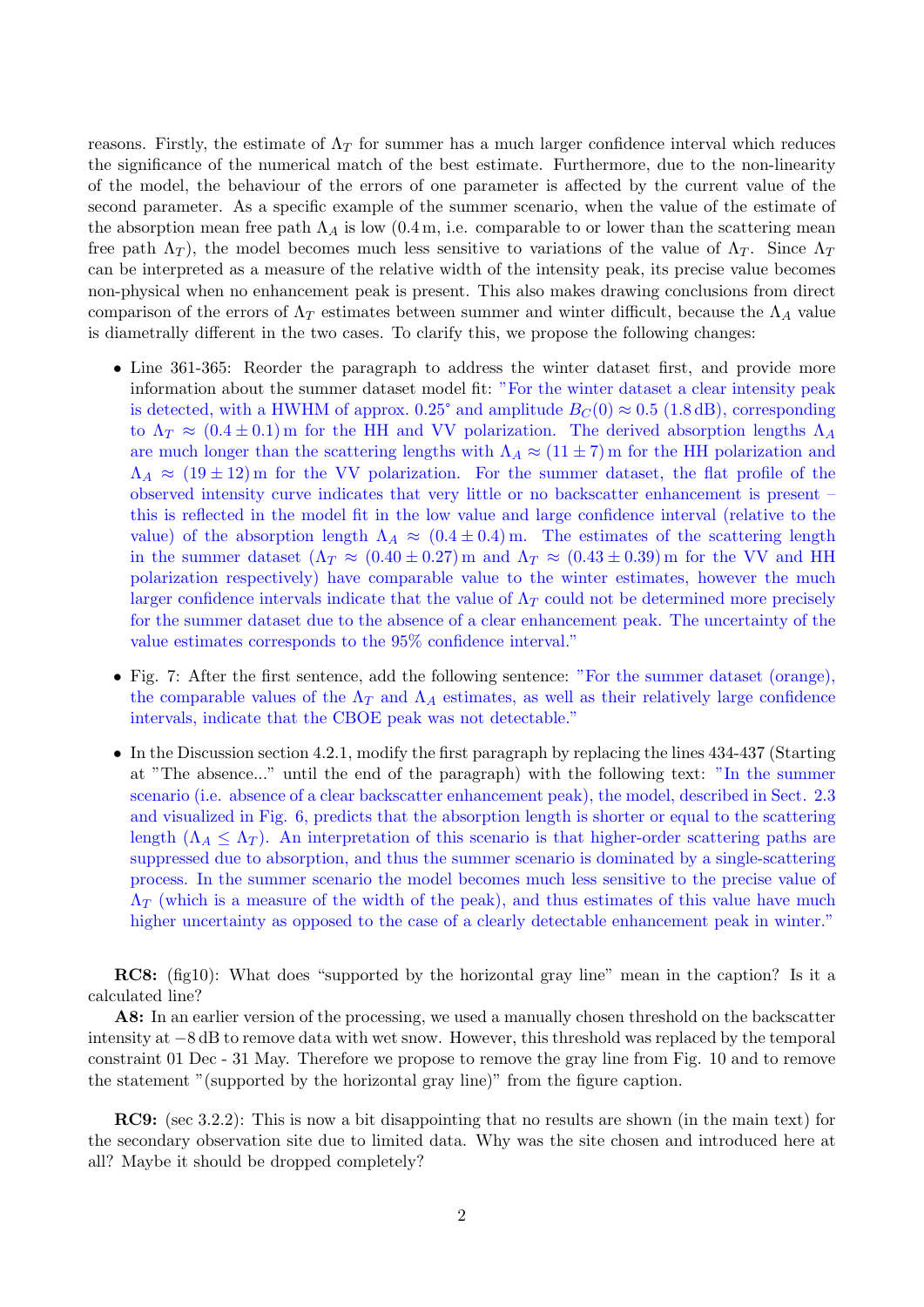A9: The secondary site was chosen in hope to see a stronger effect because of possibly larger bistatic angles. However, the bistatic angles were very similar here. Nevertheless, the analysis confirmed that CBOE also occurs in the accumulation zone of Teram-Shehr/Rimo glacier. The observed enhancement was slightly stronger, but no additional information was gained from the secondary site. We propose, therefore, to move almost all information regarding the secondary test site from the main part of the manuscript to the supplements. As the secondary site still confirms our observations we will keep a reference at line 175 "As a best compromise, we selected the Jungfrau-Aletsch region in Switzerland but also analyzed the Teram-Shehr/Rimo glacier in the Karakorum (supplementary material) where a considerably lower number of acquisitions is available.". In addition, we will add in line 462 "These observations were confirmed by the data from the Teram-Shehr/Rimo glacier in the Karakorum (see supplements)." and remove "as well as for Teram-Shehr/Rimo glacier the Karakorum (Figs. S10 and S11)." above (l.460).

RC10: (l450): Was the corner reflector installed in summer?

A10: We suggest to change 1.450 "a corner reflector at the bottom of a 1.55m deep snow pit" to "a corner reflector lowered to the bottom of a 1.55m deep snow pit with vertical walls" to clarify that the reflector was installed in winter.

RC11: (l445): "thickness of the snow layer" you mean snow depth? A11: We propose to change the wording in following lines:

- Line 445: "thickness of the snow layer"  $\rightarrow$  "snow depth"
- Line 446: "the snow layer thickness"  $\rightarrow$  "snow depth"
- Line 448: "ground layer"  $\rightarrow$  "ground"

RC12: (1448): "snowpacks thickness"  $\rightarrow$  snow depth

A12: We agree and propose to simplify the sentence to: "Nevertheless, the snow depth of only 3–4 scattering mean free paths could limit higher order scattering."

RC13: (l494): Here, or before in sec 2.3, it would be helpful to discuss the relation of the effective transport parameters with the microstructure of the medium. What I grasp e.g. from Tsang, Ishimaru J. Opt. Soc. Am. A 1, 836 1984 is that the peak can be fully characterized by the effective (complex) wave propagation constant of the medium which can be computed from the two-point correlation function using common scattering approximations for snow. Is this sufficient or would a prediction of the profile (or prior estimates of the effective parameters) from in-situ measurements require more advanced structural information that is not yet measured in snow?

A13: Yes, we agree and will describe the relation between the effective transport parameters  $\Lambda_A, \Lambda_T$  and the microstructure of snow using references to empirical data (Wiesmann et al., 1998; Wiesmann and Mätzler, 1999) and also to the modelling work. To keep the model-section concise, we add a brief reference to the SMRT model (Picard et al., 2018) and will add a new discussion section (4.4) to provide further details. Providing this relation requires putting the model from (Hapke, 2012; Akkermans et al., 1986) into context with earlier models (e.g. (Tsang and Ishimaru, 1984, 1985)) and outlining assumptions of current models for CBOE. Based on the current state-of-the art of microwave backscatter models for snow (e.g. (Picard et al., 2018)) we can then provide a link of the transport parameters to the snow microstructure.

Regarding prediction of the peak profile from in-situ measurements: We would like to point out that current CBOE models assume mostly a half-space filled with a medium with homogeneous scattering/absorption properties which is not the case for a natural, layered snow pack where scattering can also occur at the interfaces between different snow layers and also at density-fluctuations in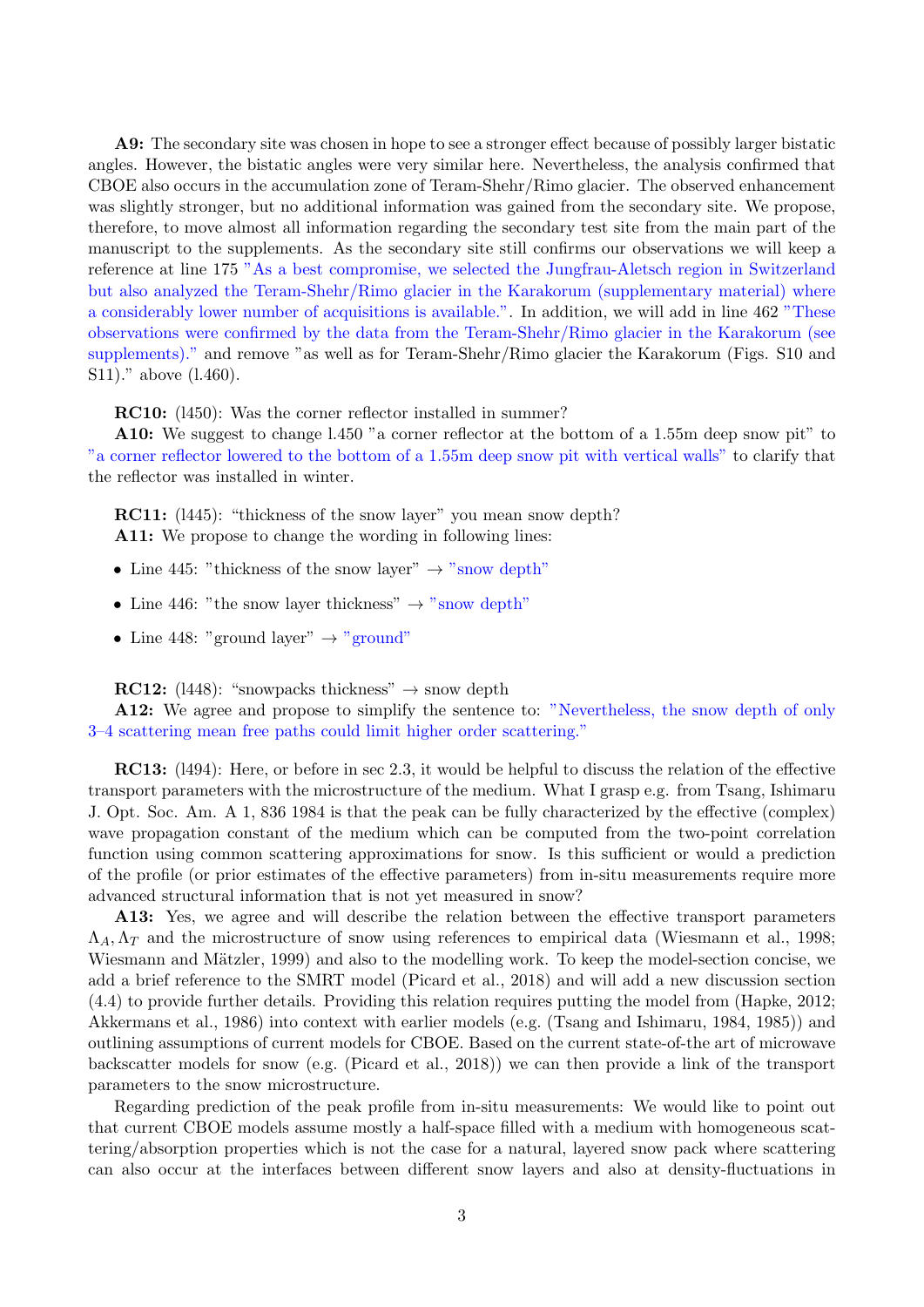the horizontal direction (Proksch et al., 2015). Even for homogeneous snow slabs, results from the characterization of the microstructure with different methods, as well as the application of different microwave scattering models, can differ significantly (Vargel et al., 2020). To avoid overcomplication of the model we consider the multi-layer snow pack as a homogeneous semi-infinite scattering medium but would like to point out, that the derived parameters  $\Lambda_T$ ,  $\Lambda_A$  might require additional correction factors when a scattering model for CBOE in snow at microwave frequencies becomes available or when the limited thickness of the snow pack becomes relevant, i.e. when its optical thickness becomes relevant (see comment from Reviewer 2).

In order to provide the above discussed information in the manuscript, we suggest to rework the model-section (2.3), to add to the discussion a subsection "4.4 Link to the microstructure of snow", and to add a new discussion subsection "4.5 Limitations of the model". The complete proposed new text of these sections is shown in the itemized list below:

#### • 2.3 Backscatter model of the CBOE

Coherent backscatter enhancement was first explained through time-reverse propagation in double and multiple scattering paths between scatterers with a low volume fraction in free space using second order multiple-scattering theory and expansion in Feynman diagrams (Tsang and Ishimaru, 1984, 1985; Van Der Mark et al., 1988); Wolf et al. (1988) added particle-independent absorption through the background medium. For a review see (Akkermans et al., 1988) and the book from Hapke (2012). To our knowledge, no complete theory for CBOE in densely-packed media of particles small compared to the wavelength exists. Furthermore, in snow, scattering can occur at various length scales (i.e. ice grains, density fluctuations, inter-layer boundaries, and ice layers (Picard et al., 2018)) and no CBOE model for multi-layer structures is currently available. In order to describe the complex snow structure in the context of existing models, we consider snow as an effective scattering medium occupying a semi-infinite space with homogeneous scattering and absorption properties and follow the description from Hapke (2012) for interpretation and modeling of our results: in Chapter 9, Eqs. 9.40 and 9.44 (Hapke, 2012), as well in (Akkermans et al., 1986, 1988; Akkermans and Montambaux, 2004), the peak shape of the coherent backscatter enhancement is described for non-absorbing and absorbing media by the equation:

$$
B_C(\beta) = \frac{1}{\left[1 + 1.42K\right] \left[1 + \xi(\beta)\right]^2} \left[1 + \frac{1 - e^{-1.42K\xi(\beta)}}{\xi(\beta)}\right]
$$
(6)

where  $B_C(\beta)$  is the magnitude of the coherent backscatter intensity enhancement relative to the incoherent background  $I_0$  at small bistatic angles  $\beta \approx \sin \beta$ . For notational simplicity, and in accordance with (Hapke, 2012, Eq. 9.44) and (Wolf et al., 1988), we defined

$$
\xi(\beta) = \sqrt{\left(\frac{2\pi\Lambda_T\beta}{\lambda}\right)^2 + \frac{3\Lambda_T}{\Lambda_A}}.\tag{7}
$$

In this equation  $\lambda$  is the free space wavelength,  $\Lambda_T \propto S^{-1}$  is the transport mean free path which is proportional to the inverse of the scattering coefficient S of the medium, and  $\Lambda_A = A^{-1}$  is the absorption mean free path in the medium with absorption coefficient A. Assuming that the snow depth is much larger than  $\Lambda_T$ , i.e. that snow can be considered as an optically thick medium, the scattering and absorption coefficient that parameterize Eq. 7, can be linked to snow properties derived from density and the microstructure (Picard et al., 2018) as discussed in Sect. 4.4. The factor K is a correction factor, described in (Hapke, 2012,  $p.164-167$ ) as "porosity coefficent". The factor K increases the extinction coefficient  $E = S + A$  in densely packed media where inter-particle effects of particles large relative to  $\lambda$  occur. As ice grains are much smaller than the wavelength, we assume  $K = 1$ .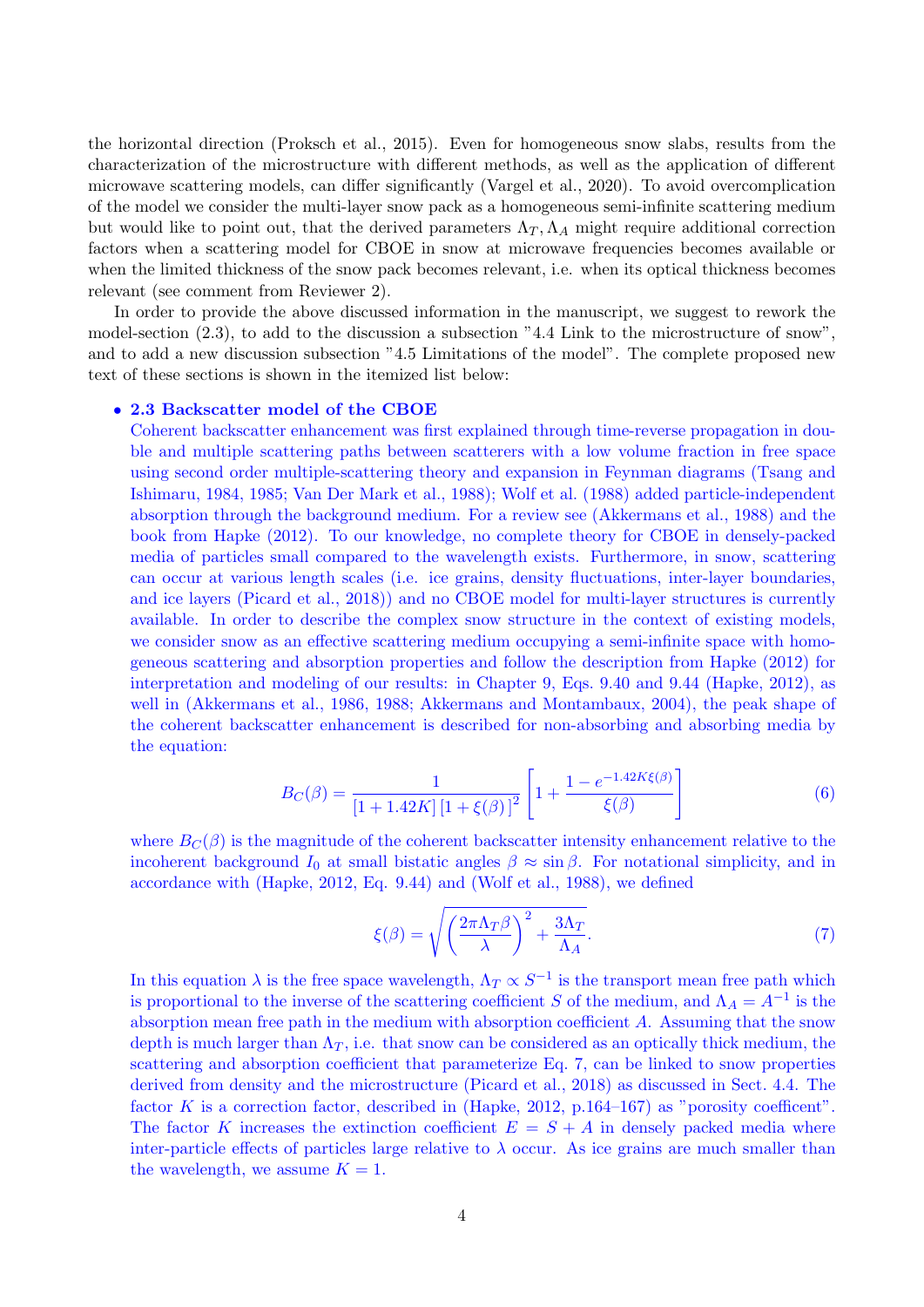The incoherent background intensity  $I_0$  is determined by the single- and multiply scattered background intensity from the medium for which no time-reverse counterparts exist (i.e. no coherent enhancement), so that

$$
I(\beta) = I_0[1 + B_C(\beta)] \tag{8}
$$

describes the total backscatter intensity  $I(\beta)$  in the proximity of several degrees from the direct backscatter direction.

The peak shape, as drawn in Figure 9, is determined by the ratio of scattering mean free path  $\Lambda_T$  to the wavelength  $\lambda$ , as already indicated by Tsang and Ishimaru (1984), and by the probability distribution of scattering path lengths in the medium. A (monostatic) scattering path begins at the first scattering event in the medium, travels along multiple scatter events with mean distance  $\Lambda_T$ , and ends when the radiation is scattered back out of the medium in the direct return direction (Hapke, 2012, Chapter 9.3). In the monostatic configuration, radiation traveling along such a path interferes constructively with radiation propagating along the timereversed counterpart, thus causing the backscatter intensity enhancement. Long scattering paths, consisting of multiple scattering events, have a longer distance between the path's start and end point and cause a narrow peak, while short scattering paths cause a broad peak. The final peak shape is determined by the sum of all occurring peak shapes of different widths (Tsang and Ishimaru, 1985), weighted according to their occurrence probabilities. The more absorption occurs, the shorter are the scattering paths that can contribute to the coherent peak, and the lower is the probability for the occurrence of higher order scattering, hence the peak becomes rounder and wider (Akkermans et al., 1988; Wolf et al., 1988, Fig. 7). Long scattering paths can also be limited by a finite sample (snowpack) thickness, which also causes a rounding of the peak and an increase of its width (Van Der Mark et al., 1988; Van Albada et al., 1988, Fig. 20).

Figure 9 shows the shape of the CBOE peak for a range of values of  $\Lambda_T$ ,  $\Lambda_A$  given in multiples of  $\lambda$ . For non-absorbing media ( $\Lambda_A = \infty$ , black curves), longer scattering lengths  $\Lambda_T$  cause a narrower peak with a HWHM of  $0.36\lambda/(2\pi\Lambda_T)$  (Van Der Mark et al., 1988; van Albada et al., 1987). This peak width holds for sparsely packed media; for densely packed media of hard spheres, (Mishchenko, 1992a) suggests a significantly reduced HWHM.

With increasing absorption, the peak height decreases, its width increases and the peak becomes rounder. To characterize the peak height and width for absorbing media, we found, that Eq. (6), with  $K = 1$  can be well approximated by

$$
B_C(\beta) \approx \frac{1}{\left[1 + 1.3\,\xi(\beta)\right]^2} \tag{9}
$$

where the factor 1.3 corrects deviation resulting from neglecting 1st and 2nd order terms of  $\xi(\beta)$ in the numerator. Eq. (9) provides an analytical form to link the ratio  $\Lambda_T/\Lambda_A$  to the peak height

$$
B_C(0) = \frac{1}{\left(1 + 1.3\sqrt{3\frac{\Lambda_T}{\Lambda_A}}\right)^2}.
$$
\n(10)

A slightly more complicated equation can be obtained for the peak width for finite  $\Lambda_A$ . Hence, when characterizing the full peak shape, or at least its height and width, the parameters  $\Lambda_T$  and  $\Lambda_A$  can be determined.

Most CBOE models are based on scalar waves which do not consider the vector character of electromagnetic waves which describes their polarization. However, experimental and theoretical works show that CBOE occurs predominantly for co-polarized transmitted and received waves (VV and HH) where the model matches well experimental observation. They also show that CBOE for cross-polarized (VH) observations is significantly weaker and decreases with increasing sample thickness (van Albada et al., 1987; Mishchenko, 1992b,c; Wolf and Maret, 1985).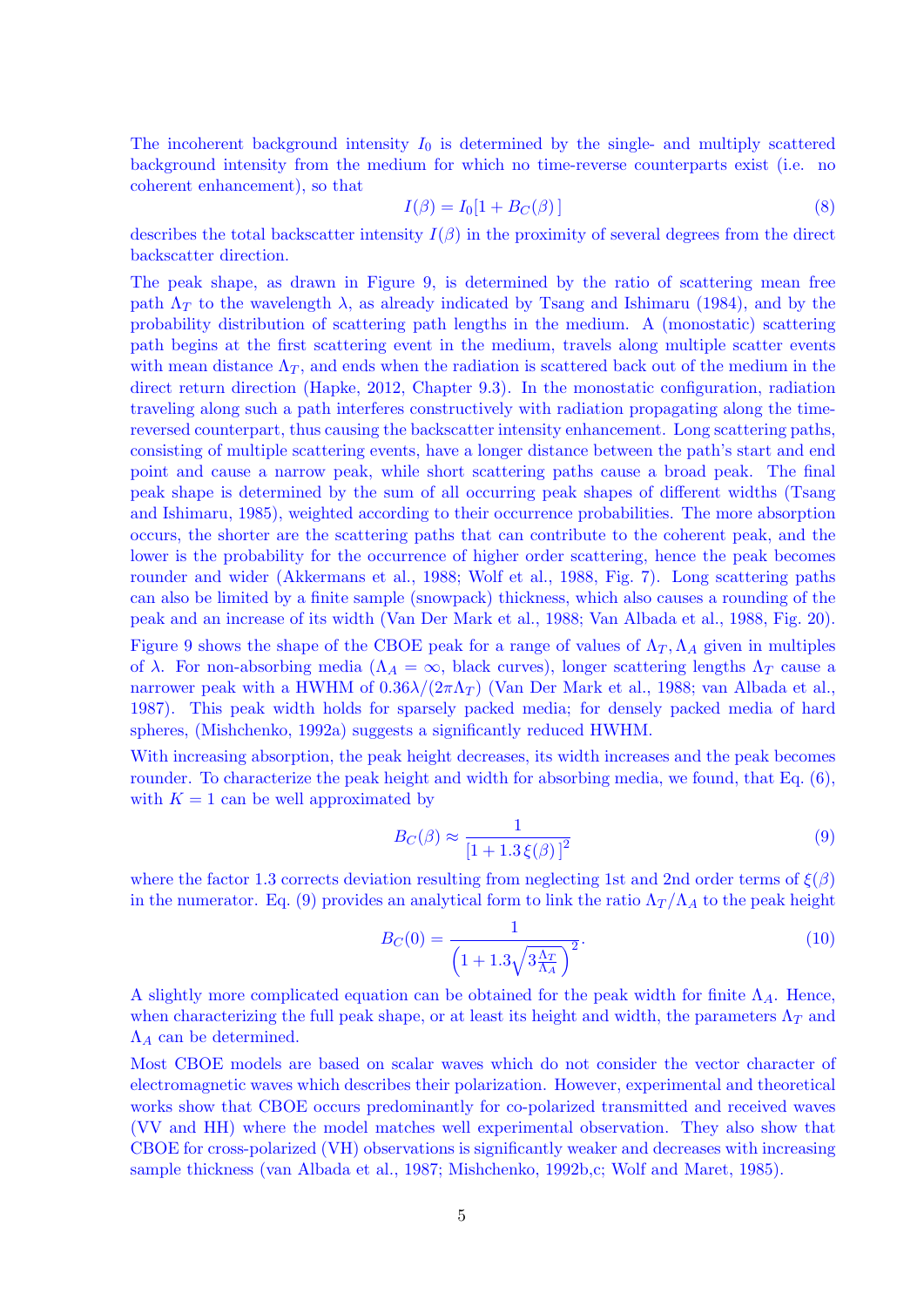### • 4.4 Link to the microstructure of snow

In the model outlined in Sect. 2.3 and which assumes an optically thick medium, the two parameters  $\Lambda_T$  and  $\Lambda_A$ , defining the peak shape, can be linked to the snow microstructure and to the density of snow. The transport mean free path  $\Lambda_T \geq \Lambda_S$  is a measure of the medium's scattering properties, and corresponds to the scattering mean free path  $\Lambda_S = S^{-1}$  for particles that scatter EM radiation symmetrically in the forward and backward direction (Hapke, 2012, Eq. 7.24b and Sect.5.2.7), see also (Van Der Mark et al., 1988, Sect. IV-A). For negligible absorption,  $\Lambda_T$  describes the one-way penetration depth where the incident radiation is reduced to  $1/e$  by side-way scattering. While in the context of CBOE modelling, the (volume-averaged) scattering coefficient S is derived from the scattering cross section of individual particles in sparse media (Hapke, 2012, Ch. 5), (Ishimaru, 1978, Ch. 2) and (Van Der Mark et al., 1988), for snow the scattering coefficient needs to be estimated with dense-media radiative transfer theories like DMRT (e.g. (Tsang et al., 2007)) or IBA (Mätzler, 1998) as shown in [Sect. 3.1] (Picard et al., 2018) and as already indicated by (Mishchenko, 1992a). The description of the SMRT model (Picard et al., 2018) provides a direct relation between the scattering coefficient S and the phase function and links these to the autocorrelation function of the mediums indicator function that represents the spatial 3D microstructure of the snow/ice matrix (Löwe and Picard, 2015). Still, both theories, DMRT and IBA, are not yet sufficiently parametrized by field-measurable quantities (Picard et al., 2018). An empirical relation to link the microstructure to S is given in (Wiesmann and Mätzler, 1999).

The absorption mean free path  $\Lambda_A = A^{-1}$  is a measure of the medium's absorbing properties given by the volume-averaged absorption coefficient  $A$  (Hapke, 2012, Eq. 7.18a). For negligible scattering,  $\Lambda_A$  describes the absorption length where the incident radiation intensity is reduced to  $1/e$ ; For continuous media (without scatterers) A would be equivalent to the absorption coefficient  $\alpha = 4\pi/\lambda n_i$  with  $n_i$  the imaginary part of the refractive index. For snow, Picard et al. (2018) recommends computation of  $n_i$  from the Polder-van Santen formular, e.g. in (Sihvola, 2000; Mätzler, 1998; Wiesmann and Mätzler, 1999); the refractive index of pure ice is given by Warren and Brandt (2008).

The absorption and Scattering coefficient sum up to the extinction coefficient  $E = S + A$  which corresponds in the sparse-media models from Tsang and Ishimaru (1984, 1985) and Van Der Mark et al. (1988, below Eq.(26b)) by  $E = 2K''$  to the effective propagation constant K<sup>n</sup> that is related to particles absorption and scattering properties described by the scattering amplitude f.

### • 4.5 Limitations of the model

The CBOE model used in this work can accurately predict the peak shapes observed in various volume-fractions of colloidal suspensions where the particle sizes are within the order of magnitude of the wavelength (Van Der Mark et al., 1988; Akkermans et al., 1988). The parameters of the model, in particular the scattering coefficient  $S \propto \Lambda_T^{-1}$  $\overline{T}^1$  and absorption coefficient  $A = \Lambda_A^{-1}$  that determine the shape of the CBOE peak, can, in theory, be estimated from the microstructure and density of the snow pack when considering dense-media scattering theories (Picard et al., 2018), see also (Mishchenko, 1992a) who addresses already a snow-like structure. However, the often complex (multi-layer) snow structure (e.g., Proksch et al. (2015)) together with current limitations in accurately predicting the scattering coefficients from the snow microstructure (Vargel et al., 2020) might prevent a precise estimate of the peak shape even though a rough estimate of the peak width is feasible. An additional limitation for a accurate estimation of  $\Lambda_A$ , possibly also  $\Lambda_T$ , results from the assumption that the scattering medium fills a semi-infinite space whereas the snow pack has a limited optical thickness  $\tau_d$ . Hence,  $\Lambda_A$  might be underestimated due to limited layer thickness (Van Der Mark et al., 1988; Van Albada et al., 1988).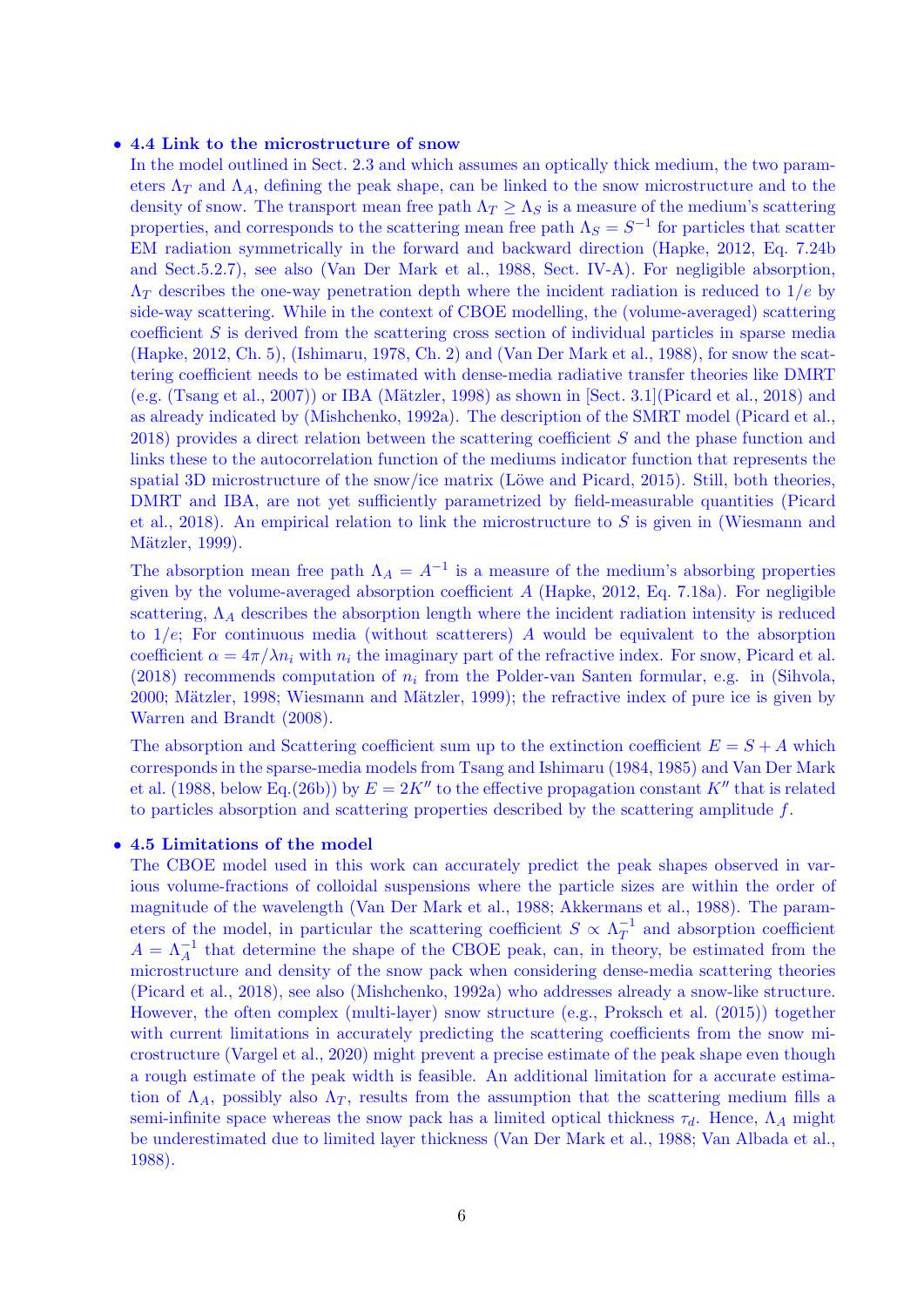Our observations of the CBOE peak shape originate from a natural (non-homogeneous) snow cover and currently no laboratory experiments of the CBOE at microwave frequencies, including a precise characterization of the microstructure, are available. Such experiments could validate the used model and might indicate whether adaption of the model or introduction of additional correction factors could be required in order to precisely link the microstructure to the CBOE peak shape. Nevertheless, we clearly observed the CBOE peak in natural snow, which can lead to development of new methods for snow and ice monitoring.

We also propose the following changes to further address this reviewer comment:

- Based on the model limitations, we like to adjust the sentence in line 494 to: "When prior estimates (...) are available, (...) to roughly estimate (...) where the CBOE might affect the measurements (see also Sect. 4.4)."
- To provide a more extensive historical context, we also propose to add (Tsang and Ishimaru, 1984) into the reference list at line 32.
- We propose to add sentences pointing out the good match between our observations and observations by Wiesmann et al. (1998) into appropriate places in sections 4.2.1 and 4.2.2

# References

- Akkermans, E. and Montambaux, G.: Mesoscopic physics of photons, J. Opt. Soc. Am. B, 21, 101–112, https://doi.org/10.1364/JOSAB.21.000101, 2004.
- Akkermans, E., Wolf, P. E., and Maynard, R.: Coherent backscattering of light by disordered media: Analysis of the peak line shape, Physical review letters, 56, 1471, https://doi.org/ 10.1103/PhysRevLett.56.1471, 1986.
- Akkermans, E., Wolf, P., Maynard, R., and Maret, G.: Theoretical study of the coherent backscattering of light by disordered media, Journal de Physique, 49, 77–98, https://doi.org/ 10.1051/jphys:0198800490107700, 1988.
- Hapke, B.: Theory of Reflectance and Emittance Spectroscopy, Cambridge University Press, 2 edn., https://doi.org/10.1017/CBO9781139025683, 2012.
- Ishimaru, A.: Wave propagation and scattering in random media, vol. 1-2, Academic press New York, 1978.
- Löwe, H. and Picard, G.: Microwave scattering coefficient of snow in MEMLS and DMRT-ML revisited: the relevance of sticky hard spheres and tomography-based estimates of stickiness, The Cryosphere, 9, 2101–2117, https://doi.org/10.5194/tc-9-2101-2015, 2015.
- Mishchenko, M.: The angular width of the coherent back-scatter opposition effect: an application to icy outer planet satellites, Astrophysics and space science, 194, 327–333, 1992a.
- Mishchenko, M. I.: Polarization characteristics of the coherent backscatter opposition effect, Earth, Moon and Planets, 58, 127–144, https://doi.org/10.1007/BF00054650, 1992b.
- Mishchenko, M. I.: Enhanced backscattering of polarized light from discrete random media: calculations in exactly the backscattering direction, J. Opt. Soc. Am. A, 9, 978–982, https://doi.org/ 10.1364/JOSAA.9.000978, 1992c.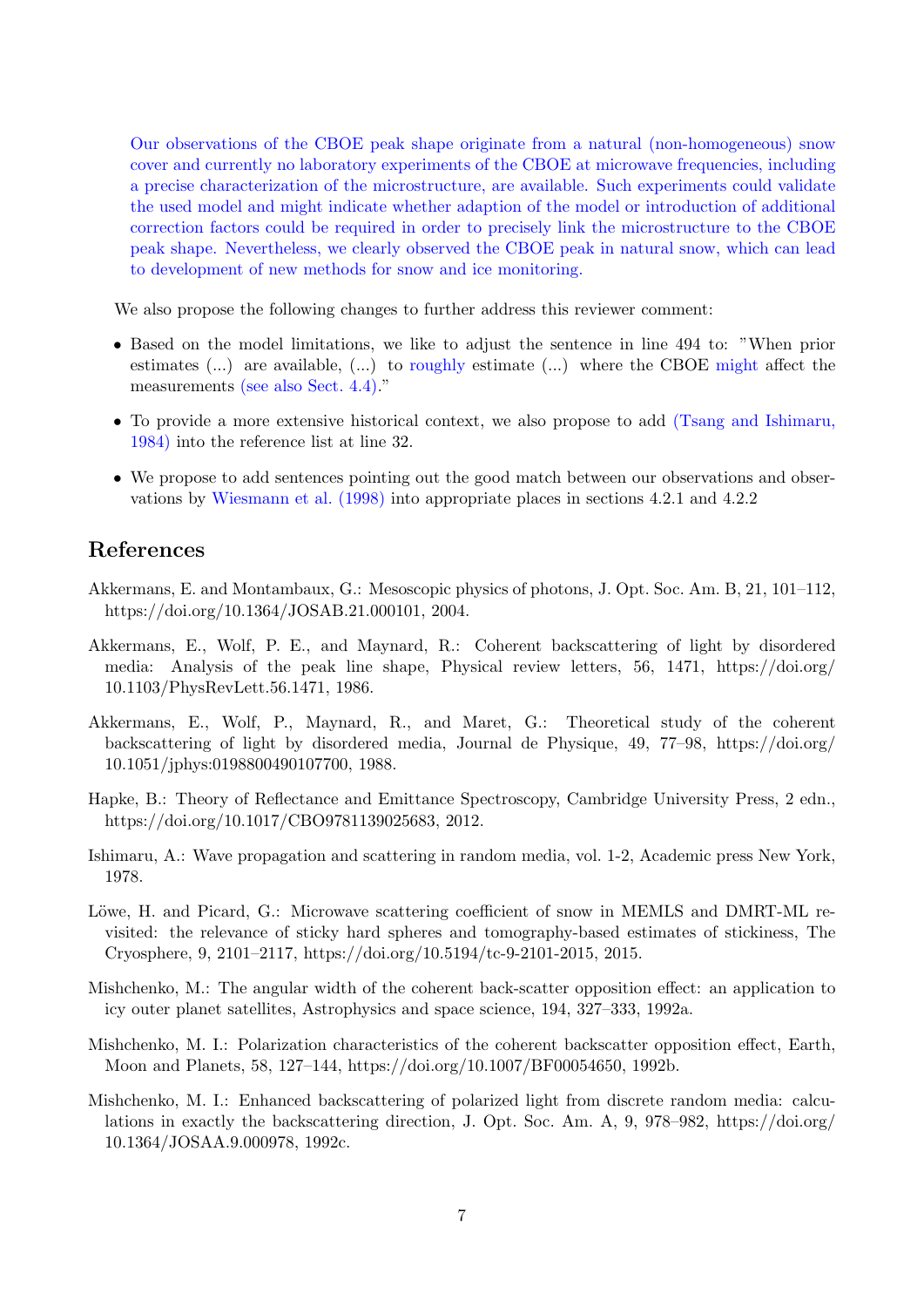- Mätzler, C.: Improved Born approximation for scattering of radiation in a granular medium, J. Appl. Phys., 83, 6111–6117, https://doi.org/http://dx.doi.org/10.1063/1.367496, 1998.
- Picard, G., Sandells, M., and Löwe, H.: SMRT: an active–passive microwave radiative transfer model for snow with multiple microstructure and scattering formulations (v1.0), Geoscientific Model Development, 11, 2763–2788, https://doi.org/10.5194/gmd-11-2763-2018, 2018.
- Proksch, M., Löwe, H., and Schneebeli, M.: Density, specific surface area, and correlation length of snow measured by high-resolution penetrometry, Journal of Geophysical Research: Earth Surface, 120, 346–362, https://doi.org/https://doi.org/10.1002/2014JF003266, 2015.
- Sihvola, A.: Mixing rules with complex dielectric coefficients, Subsurface Sensing Technologies and Applications, 1, 393–415, https://doi.org/10.1023/A:1026511515005, 2000.
- Tsang, L. and Ishimaru, A.: Backscattering enhancement of random discrete scatterers, Journal of the Optical Society of America A, 1, 836, https://doi.org/10.1364/josaa.1.000836, 1984.
- Tsang, L. and Ishimaru, A.: Theory of backscattering enhancement of random discrete isotropic scatterers based on the summation of all ladder and cyclical terms, Journal of the Optical Society of America A, 2, 1331, https://doi.org/10.1364/JOSAA.2.001331, 1985.
- Tsang, L., Pan, J., Liang, D., Li, Z., Cline, D. W., and Tan, Y.: Modeling Active Microwave Remote Sensing of Snow Using Dense Media Radiative Transfer (DMRT) Theory With Multiple-Scattering Effects, IEEE Trans. Geosci. Remote Sens., 45, 990–1004, https://doi.org/ 10.1109/TGRS.2006.888854, 2007.
- van Albada, M. P., van der Mark, M. B., and Lagendijk, A.: Observation of weak localization of light in a finite slab: Anisotropy effects and light path classification, Phys. Rev. Lett., 58, 361–364, https://doi.org/10.1103/PhysRevLett.58.361, 1987.
- Van Albada, M. P., Van Der Mark, M. B., and Lagendijk, A.: Polarisation effects in weak localisation of light, Journal of Physics D: Applied Physics, 21, S28–S31, https://doi.org/10.1088/0022- 3727/21/10S/009, 1988.
- Van Der Mark, M. B., van Albada, M. P., and Lagendijk, A.: Light scattering in strongly scattering media: multiple scattering and weak localization, Physical Review B, 37, 3575, https://doi.org/ 10.1103/PhysRevB.37.3575, 1988.
- Vargel, C., Royer, A., St-Jean-Rondeau, O., Picard, G., Roy, A., Sasseville, V., and Langlois, A.: Arctic and subarctic snow microstructure analysis for microwave brightness temperature simulations, Remote Sensing of Environment, 242, 111 754, https://doi.org/ https://doi.org/10.1016/j.rse.2020.111754, 2020.
- Warren, S. G. and Brandt, R. E.: Optical constants of ice from the ultraviolet to the microwave: A revised compilation, Journal of Geophysical Research: Atmospheres, 113, 1–10, https://doi.org/ 10.1029/2007JD009744, 2008.
- Wiesmann, A. and Mätzler, C.: Microwave Emission Model of Layered Snowpacks, Remote Sens. Environ., 70, 307–316, https://doi.org/http://dx.doi.org/10.1016/S0034-4257(99)00046-2, 1999.
- Wiesmann, A., Mätzler, C., and Weise, T.: Radiometric and structural measurements of snow samples, Radio Sci., 33, 273–289, https://doi.org/10.1029/97RS02746, 1998.